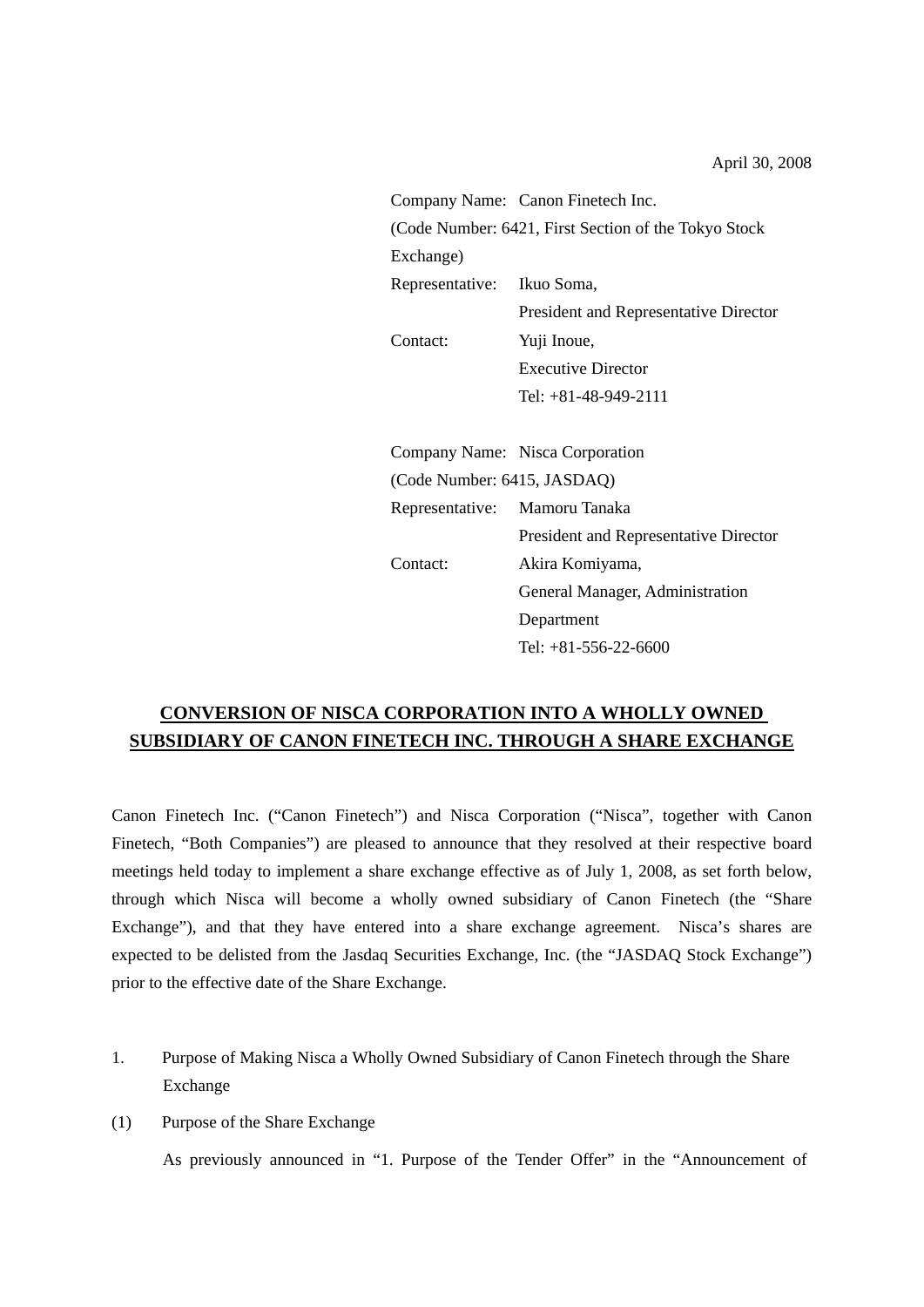Commencement of Tender Offer for Shares of Nisca Corporation (Listed Subsidiary of Tender Offeror)" (the "Announcement of Commencement of Tender Offer") dated February 1, 2008, Canon Finetech implemented a tender offer for shares of Nisca (the "Tender Offer"), from February 4, 2008 through March 17, 2008 with a view to making Nisca a wholly owned subsidiary of Canon Finetech. As a result, as of the date hereof, Canon Finetech holds 10,040,492 issued shares of Nisca, which account for 97.79% of the total number of issued shares of Nisca and for 97.98% of the voting rights of all the shareholders of Nisca (note).

Canon Finetech is principally engaged in independent development, design and manufacture of multifunctional printers ("MFP"), which form the main body of office machines, and peripheral devices for office machines, and, with a view to establishing a firm foundation for such business, Canon Finetech is steadily pursuing important policies such as development of well-defined business domains and reorganization of business locations. Also, in the mid-term consolidated business plan, Canon Finetech is targeting consolidated sales of JPY 220 billion and consolidated ordinary profit ratio of 8.2% in 2010 and is striving to create new enterprise value as a manufacturing company of originally developed products.

Nisca was founded in 1960 for the purpose of producing optical measuring instruments, and began producing peripheral devices for copy machines in 1978. Nisca is now in the business of development and manufacture of peripheral devices for office machines. Nisca registered with the Japan Securities Dealers Association for over-the-counter stock exchange in 1990, and was listed on the JASDAQ Stock Exchange in 2004. Canon Finetech made Nisca an affiliated company in 1997 by acquiring approximately 28% of Nisca's issued shares, and further made it a consolidated subsidiary in 2000 by increasing the shareholding ratio to approximately 51%.

Development, design and manufacture of high quality product lines with strong competitive power, supported by differentiated skills, is essential for Canon Finetech group including Nisca group as a developing and manufacturing company with original business ratio (ratio of originally developed and manufactured products) of over 80%. Especially, optimal utilization of resources, in cooperation with Nisca group, is needed for Canon Finetech group. In terms of production, for the purpose of centralization of Canon Finetech group's production resources and optimal allocation of production bases, Canon Finetech is carrying out reorganization of production bases located in southern and eastern China. Notably, in southern China, Canon Finetech sold to Nisca 51% of the shares of Canon Finetech's subsidiary in the business of production of peripheral devices for office machines in July 2007 and Canon Finetech has been striving for further enhancement of its operating base. Furthermore, Canon Finetech is aiming at centralizing its production bases in southern China for peripheral devices for office machines in the fourth quarter of 2008.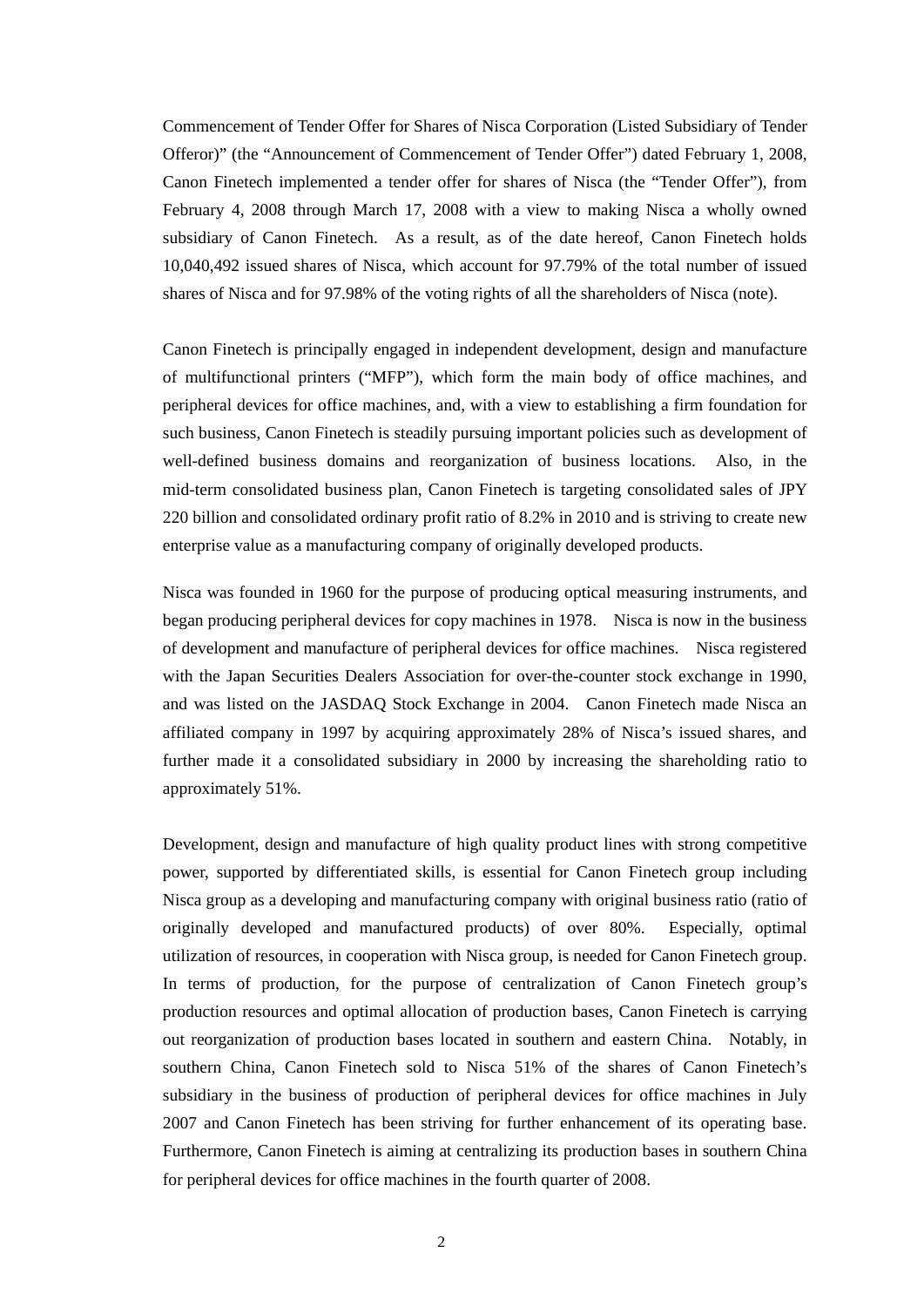The market environment of peripheral devices for office machines is substantially changing due to, among others, commencement of independent development/production of peripheral devices by the manufacturers of a main body of office machines, decrease of profit margins of peripheral devices resulting from price reduction of office machines, and increasing cost of development/production investment in peripheral devices for POD models, and Canon Finetech cannot be optimistic about the future of peripheral devices for office machines, which are the pillar of Canon Finetech's profits. Given the foregoing, in order to achieve the goal in 2010, Canon Finetech group deems it the largest challenge to restructure the business of peripheral devices for office machines. Canon Finetech group is, with a view to establishing stronger operating base for further expansion of office machines business, intending to improve development/design of the products and to accelerate business expansion of differentiated products, by allocating MFP to Canon Finetech and peripheral devices for office machines to Nisca, and thereupon making business domains defined clearer. With this business strategy, Canon Finetech group is aiming at becoming the leader in the market of peripheral devices for office machines.

In order to avoid profit outflow, to invest more business resources in Nisca and to pursue flexibility and efficiency of consolidated business operations, Canon Finetech decided to make Nisca a wholly-owned subsidiary. Canon Finetech group desires to be the leader in the market of peripheral devices for office machines by organically combining Nisca's strong product development capability and the low cost operation to be attained through a production revolution, with the Canon Finetech's business resources.

Furthermore, as previously announced in "Notice of Announcement of Opinion in Support of Tender Offer for Shares of the Company" dated February 1, 2008, Nisca, taking into consideration the difficult market environment of peripheral devices for office machines and management strategy of Canon Finetech group, believes that, by becoming a wholly-owned subsidiary of Canon Finetech, it will be able to benefit from the merits of being able to quickly implement large scale management decisions for improvement in core business structures and large development investments, etc., based on a mid to long-term point of view, instead of pursuing short-term profits with an eye on the market price for shares, and receive large investments of management resources from Canon Finetech at appropriate times, much more quickly than previously. Nisca further believes that utilizing such merits to their greatest extent will enable it to organically integrate low cost operation resulting from the solid development ability and production improvements of Nisca and the management resources of Canon Finetech, and reached the decision that it will be the best way to enhance Nisca's enterprise value to lead the office equipment peripherals industry, together with Canon Finetech and to aim at maximizing the group synergies.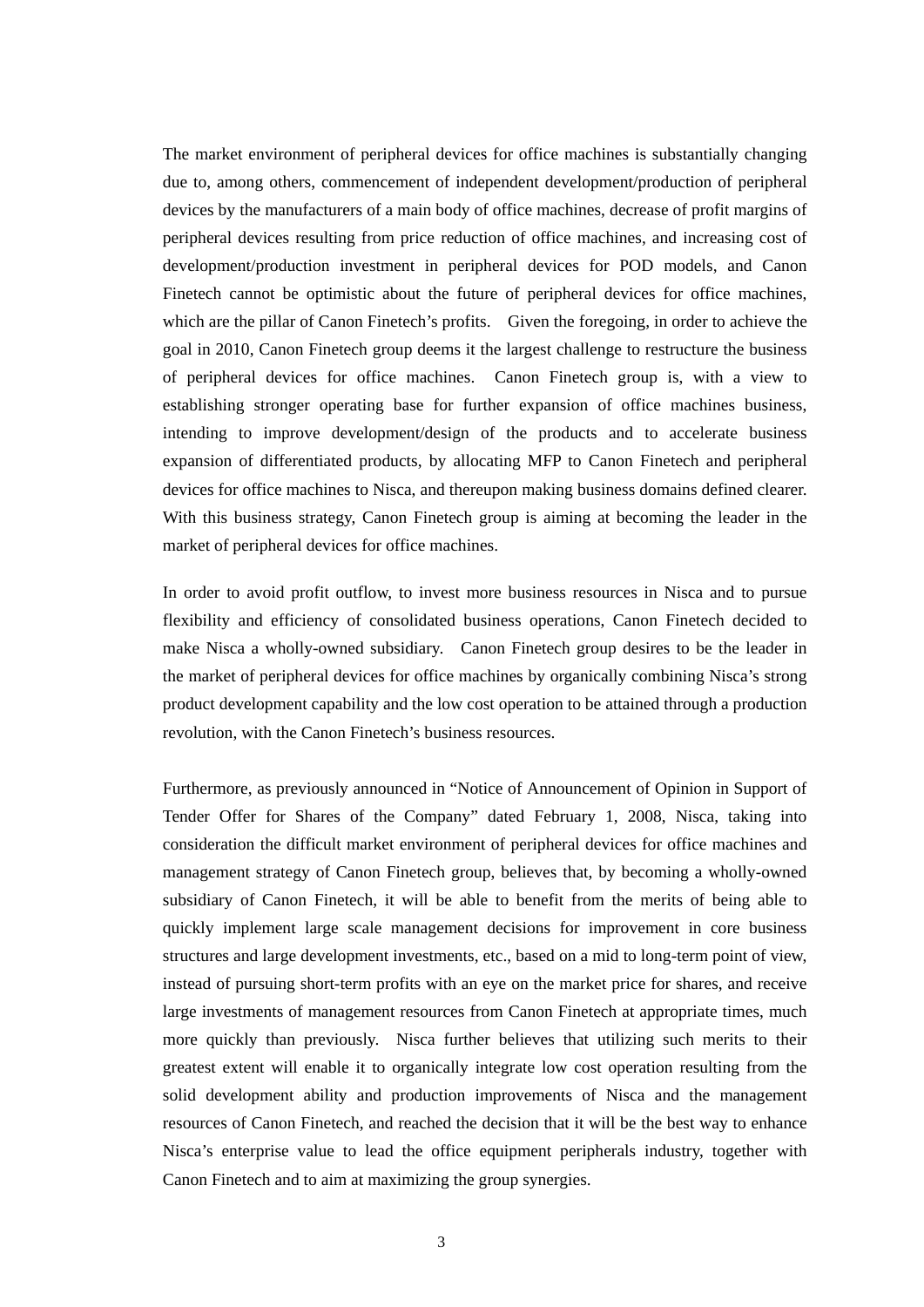Based on such decisions, as announced in the "Announcement of Commencement of Tender Offer" dated February 1, 2008, Both Companies planned to conduct the Share Exchange in the event that Canon Finetech failed to acquire all of the outstanding shares of Nisca.

Given the aforementioned circumstances, Canon Finetech and Nisca today decided to conduct the Share Exchange effective as of July 1, 2008, and have entered into a share exchange agreement.

- (Note) The 97.98% voting right ratio represents the ratio of 100,404 voting rights related to Nisca's shares held by Canon Finetech to the total number of voting rights held by all the shareholders of Nisca, which is 102,478 as of December 31, 2007. Figures are rounded off to the second decimal place.
- (2) Possibility of Delisting and Reasons Therefor

Through the Share Exchange, Nisca will become a wholly owned subsidiary of Canon Finetech, as of July 1, 2008, which is the effective date of the Share Exchange, and the shares of Nisca will be delisted from the JASDAQ Stock Exchange as of June 25, 2008 (the final trading date will be June 24, 2008). No shares of Nisca can be traded at the JASDAQ Stock Exchange once they are delisted.

Since the consideration to be delivered in exchange for Nisca's shares in the Share Exchange are the shares of Canon Finetech, which are listed on the Tokyo Stock Exchange, Inc. ("Tokyo Stock Exchange"), liquidity for stocks should continue to be provided to those shareholders of Nisca who hold not less than 72 shares of Nisca's common stock, even after the completion of the Share Exchange. Please note, however, that it is Canon Finetech's shares of less than one unit (100 shares) that will be allotted to those shareholders of Nisca who hold less than 72 Nisca's shares. Please see Note 3 of 2. (2) for the treatment of shares constituting less than one unit (*tangen-miman-kabushiki*).

(3) Measures to Ensure Fairness

In order to ensure the fairness and appropriateness of the share exchange ratio for the Share Exchange, in light of the fact that Canon Finetech holds 97.98% of all the voting rights held by all the shareholders of Nisca, as described above, Canon Finetech and Nisca separately requested third party appraisers independent from Both Companies to evaluate the share exchange ratio as described in 2. (3) below, and respectively obtained the valuation reports. After discussions, negotiations and consultations were conducted between Both Companies referring to the valuation results, Both Companies decided to implement the Share Exchange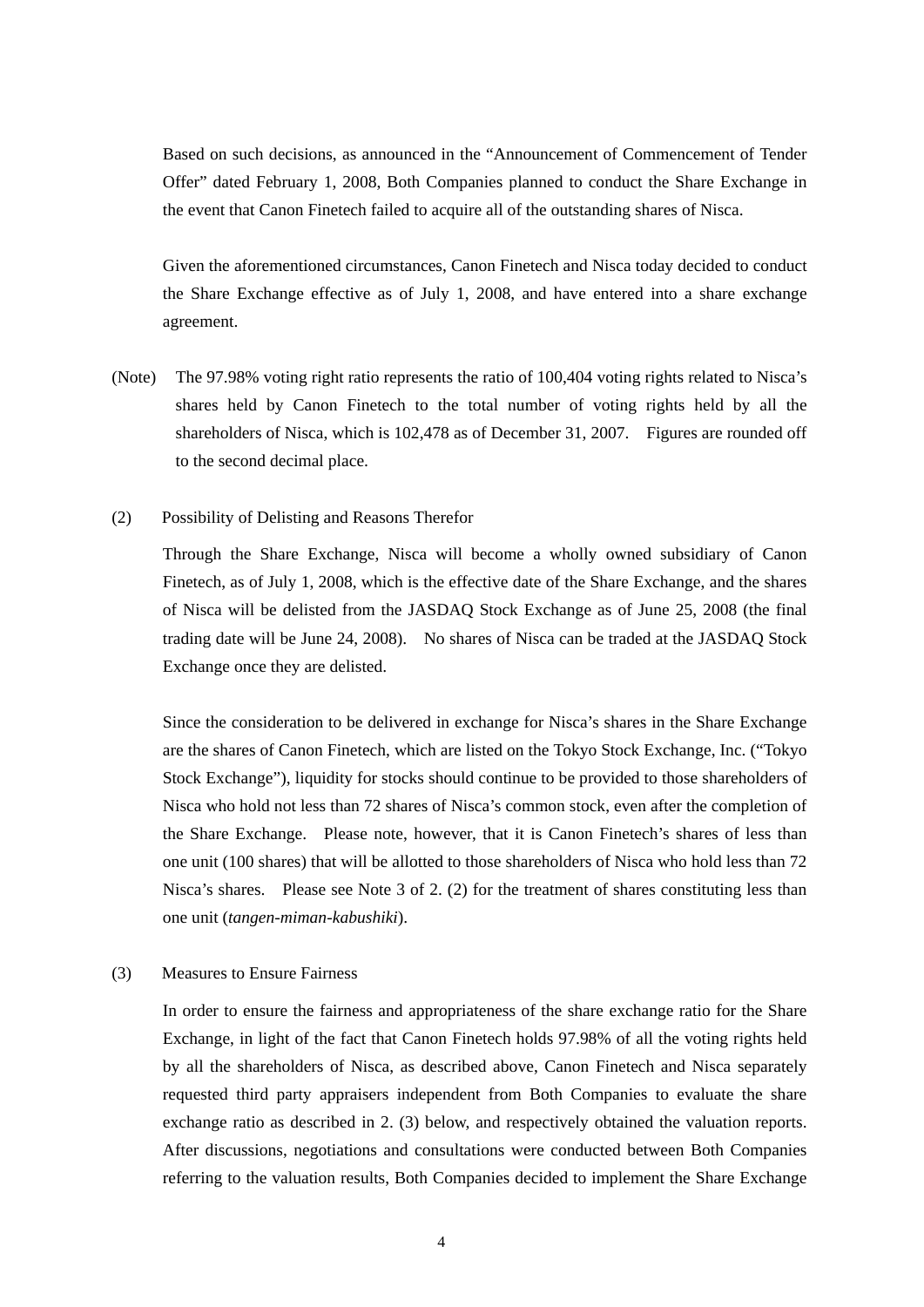using the agreed-upon share exchange ratio. Neither Canon Finetech nor Nisca has obtained a fairness opinion from any third party appraisers.

#### (4) Measures to Avoid Conflict of Interests

As Minoru Fujishima and Noriaki Yoshida, corporate auditors of Nisca, are concurrently serving as employees of Canon Finetech, with a view to avoiding any conflict of interests, they refrained from presenting their opinions in the discussions and in relation to the resolution of the aforementioned board meeting of Nisca.

## 2. Outline of the Share Exchange

(1) Schedule for the Share Exchange

| A board meeting to approve the Share Exchange         | Wednesday April 30, 2008         |  |  |  |  |
|-------------------------------------------------------|----------------------------------|--|--|--|--|
| (Both Companies)                                      |                                  |  |  |  |  |
| Execution of the share exchange agreement             | Wednesday April 30, 2008         |  |  |  |  |
| Date for delisting (Nisca)                            | Wednesday June, 25 2008          |  |  |  |  |
|                                                       | (Scheduled)                      |  |  |  |  |
| Scheduled date of the Share Exchange (Effective date) | Tuesday July 1, 2008             |  |  |  |  |
|                                                       | (Scheduled)                      |  |  |  |  |
| Delivery date of the share certificates               | 2008<br>September<br>By<br>early |  |  |  |  |
|                                                       | (Scheduled)                      |  |  |  |  |

(Note) The Share Exchange is planned to be implemented, without obtaining the approval of shareholders meeting of each company, pursuant to Article 796, Paragraph 3 of the Companies Act (a so-called summary share exchange (*kan'i-kabushiki-koukan*)) in the case of Canon Finetech, and pursuant to Article 784, Paragraph 1, of the Companies Act (a so-called short form share exchange (*ryakushiki-kabushiki-koukan*)) in the case of Nisca.

#### (2) Allotment of Shares in the Share Exchange

| Company Name                                                             | Canon Finetech<br>(Wholly owning parent<br>company) | <b>Nisca</b><br>(Wholly owned subsidiary) |
|--------------------------------------------------------------------------|-----------------------------------------------------|-------------------------------------------|
| Share exchange ratio for<br>allotment of shares in the Share<br>Exchange |                                                     | 1.40                                      |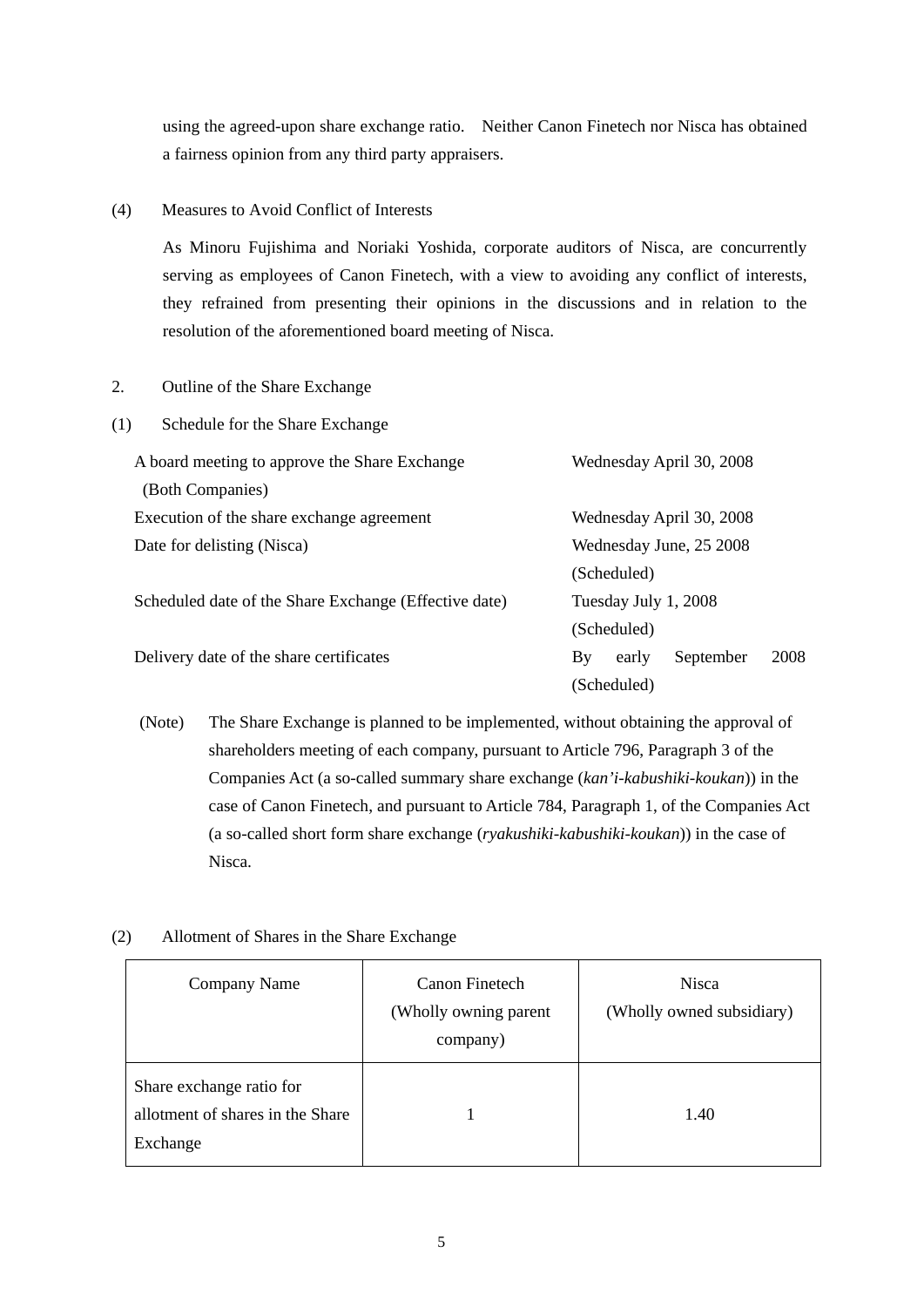| Number of shares to be newly | Common stock: 149,511 shares                                  |
|------------------------------|---------------------------------------------------------------|
| issued through the Share     | (Canon Finetech is planning to use 155,000 shares of treasury |
| Exchange                     | shares for the allotment of shares in the Share Exchange.)    |

(Note 1) Share exchange ratio for allotment of shares

Canon Finetech will deliver 1.40 shares of common stock of Canon Finetech in exchange for each one (1) share of common stock of Nisca. However, no shares will be delivered through the Share Exchange in relation to the 10,040,492 shares of common stock of Nisca held by Canon Finetech. Nisca plans to cancel all treasury shares held by Nisca by the effective date.

(Note 2) Number of shares to be issued through the Share Exchange

Canon Finetech will deliver its common stock, the number of which can be obtained by multiplying 1.40 and the aggregate number of common stock of Nisca held by the shareholders, excluding Canon Finetech, stated or recorded in the final shareholders' registry of Nisca (including the beneficial shareholders' registry) as of the end of the day immediately preceding the effective date.

For the purpose of the above delivery of Canon Finetech's common stock, it will allot 149,511 newly issued shares and treasury shares held by itself, the number of which can be calculated by deducting 149,511 shares from the total number of shares to be delivered in the Share Exchange.

(Note 3) Treatment of shares constituting less than one unit (*tangen-miman-kabushiki*)

Those shareholders who come to hold shares of Canon Finetech constituting less than one unit as a result of the Share Exchange will be entitled to demand that Canon Finetech purchase such shares constituting less than one unit ("*kaitori*") or sell additional shares constituting less than one unit (*kaimashi*), pursuant to the relevant rules and regulations regarding Canon Finetech's shares; details therefor will be provided separately. Shareholders cannot sell shares constituting less than one unit in the stock exchange markets.

- (3) The Basis of Calculation, etc. of the share exchange ratio
	- (i) Basis and Process of Calculation

Canon Finetech appointed Nomura Securities Co., Ltd ("Nomura Securities") and Nisca appointed Deloitte Tohmatsu FAS as their respective third party appraisers for the purpose of calculation of the share exchange ratio and separately requested them to calculate the share exchange ratio, with a view to ensuring the fairness of the share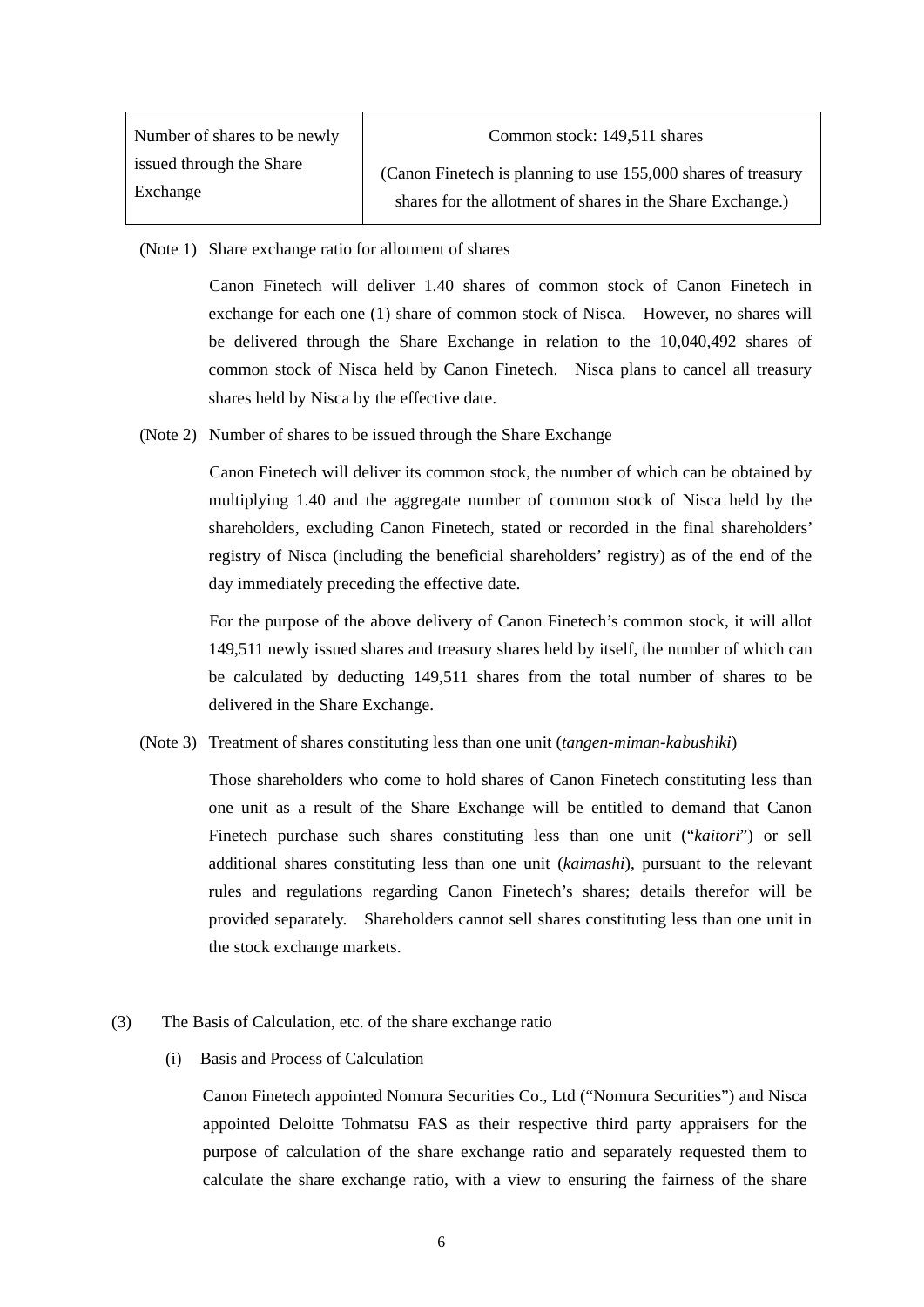exchange ratio for the Share Exchange.

Upon negotiations and consultations between Canon Finetech and Nisca on the basis of valuation results of the share exchange ratio rendered by each of the third party appraisers and taking into consideration, among others, the fact that the shares of Both Companies are listed, the tender offer price of 2,010 yen in the Tender Offer (the "Tender Offer Price"), protection of the interests of minority shareholders, and the principle of shareholders' equality, the share exchange ratio for the Share Exchange was agreed and determined at the board meetings of Both Companies held on April 30, 2008 and a share exchange agreement was executed between Both Companies on the same day. However, such share exchange ratio may be changed upon consultations between Canon Finetech and Nisca in the event that there occur significant changes in the conditions based on which the calculation of the share exchange ratio was made.

The valuation results rendered by each of the third party appraisers are as follows. Nomura Securities calculated the value of common stock of Both Companies utilizing (a) the Average Stock Price Analysis with respect to Canon Finetech and (b) the Average Stock Price Analysis, the Comparison of Similar Companies Analysis and the Discounted Cash Flow Analysis (the "DCF Analysis") with respect to Nisca. As a result, the ratio of the value per share of Nisca's common stock to that of Canon Finetech's common stock when the latter is set at one was indicated as follows.

|                                     | Range of the Share Exchange Ratio |
|-------------------------------------|-----------------------------------|
| <b>Average Stock Price Analysis</b> | 1.34 to 1.41                      |
| Comparison of Similar Companies     | $0.90 \text{ to } 1.04$           |
| Analysis                            |                                   |
| <b>DCF</b> Analysis                 | 1.10 to 1.49                      |

In the Average Stock Price Analysis, the valuation of each company's common stock was made setting April 24, 2008 as the base date and picking up (a) the closing price per share on the base date, (b) the average closing price per share for the period from the first business day following the announcement of the consolidated financial results for the first quarter of the fiscal year ending December 31, 2008 of Canon Finetech to the base date (i.e., April 22, 2008 to April 24, 2008), and (c) the average closing price per share for one month prior to and including the base date (i.e., March 25, 2008 to April 24, 2008).

In calculating the share exchange ratio, Nomura Securities, in principle, relied upon the information provided by Both Companies and publicly-available information in the form that such information was provided or disclosed, and assumed that such materials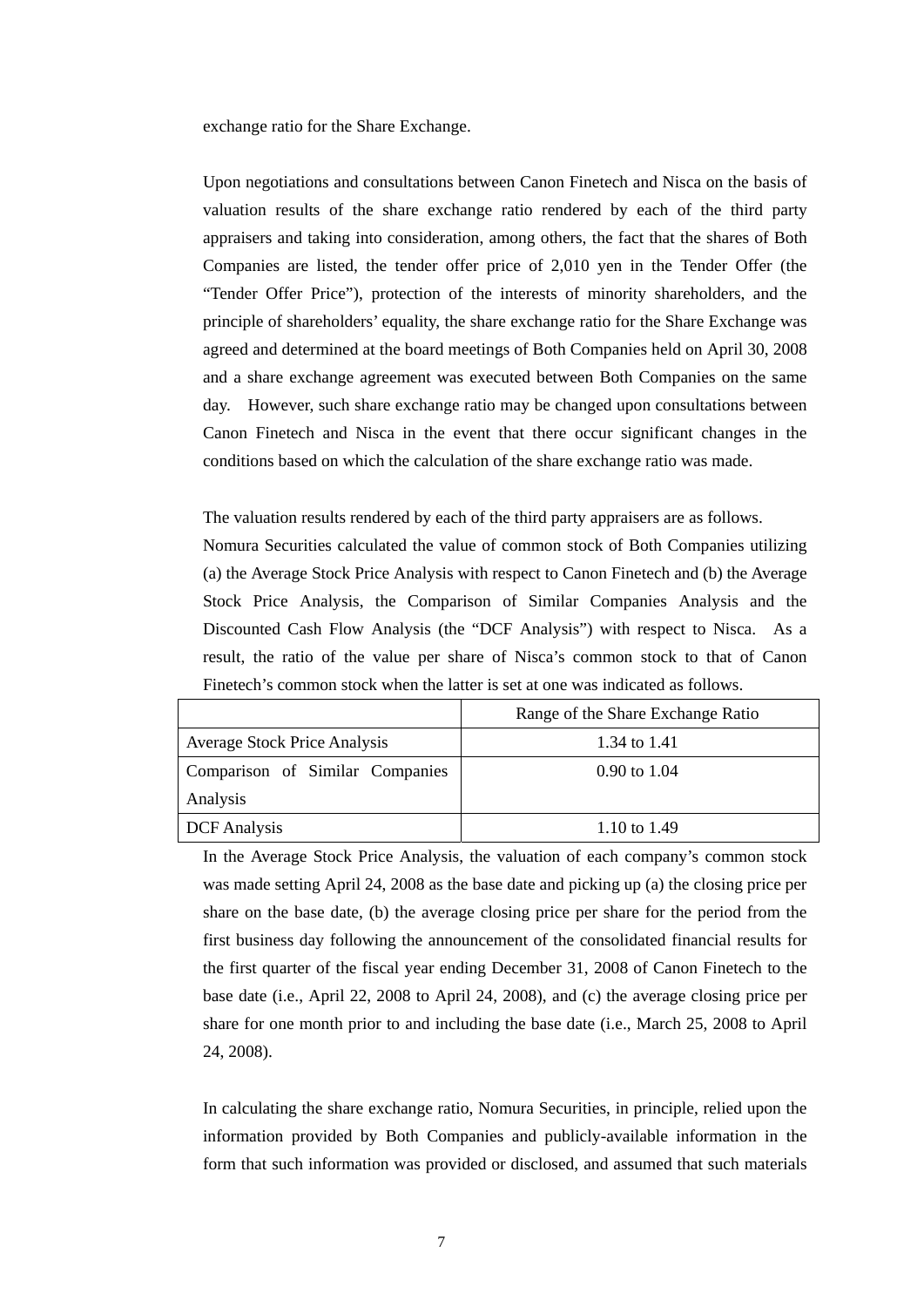and information were all accurate and complete without independently reviewing their accuracy and completeness. Also, with respect to the assets and liabilities (including contingent liabilities) of Both Companies (and their respective affiliates), Nomura Securities did not, and did not request any third party appraiser to, (i) evaluate, appraise or assess them or (ii) analyze or evaluate each asset and each liability. Nomura Securities further assumed that the financial projections of Both Companies were made reasonably by the management of Both Companies based on the best forecast and judgment available at this moment.

Deloitte Tohmatsu FAS already conducted the valuation of the Tender Offer Price with respect to the value of Nisca's common stock, and taking into consideration, among others, the fact that (a) it is not so long since the closing date of the Tender Offer (i.e., March 17, 2008) and (b) since then no special events happened which could bring significant impact on the value of Nisca's common stock and which are beyond the expectation and valuation made in evaluating the Tender Offer Price, Deloitte Tohmatsu FAS calculated the value of Nisca's common stock to be 2,010.

Moreover, with regard to the valuation of Canon Finetech's common stock, Deloitte Tohmatsu FAS utilized the Average Stock Price Analysis (application periods of the share price are, with the base date set on April 24, 2008, (i) the closing price on the base date (ii) one month (iii) three months (iv) the period from the first business day following the announcement of the Tender Offer to the base date and (v) the period from the first business day following the closing of the Tender Offer to the base date) and concluded that the ratio of the value per share of Nisca's common stock to that of Canon Finetech's common stock when the latter is set at one is calculated to be 1.39 to 1.50.

In calculating the share exchange ratio, Deloitte Tohmatsu FAS, in principle, relied upon the information provided by Both Companies and publicly-available information in the form that the information was provided or disclosed, and assumed that such materials and information were all accurate and complete without independently reviewing their accuracy and completeness. Also, with respect to the assets and liabilities (including contingent liabilities) of Both Companies (and their respective affiliates), Deloitte Tohmatsu FAS did not, and did not request any third party appraiser to, (i) evaluate, appraise or assess them or (ii) analyze or evaluate each asset and each liability. Deloitte Tohmatsu FAS further assumed that the financial projections of Both Companies were made reasonably by the management of Both Companies based on the best forecast and judgment available at this moment.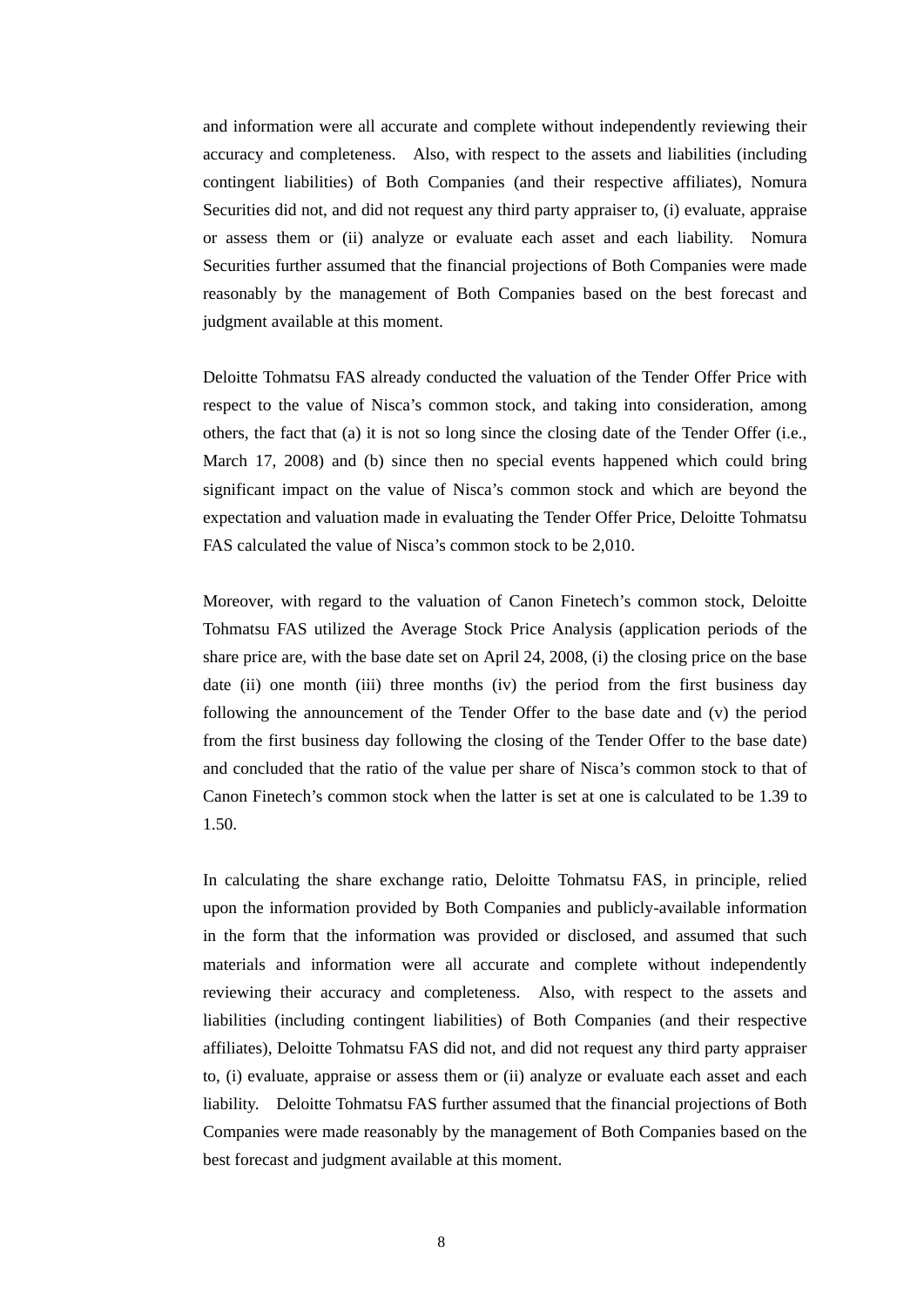(ii) Relationship with the Appraisers

Neither Nomura Securities nor Deloitte Tohmatsu FAS is a related party of Canon Finetech or Nisca.

(4) Treatment of the Stock Acquisition Rights and Convertible Bonds of the Wholly Owned Subsidiary

Nisca does not issue stock acquisition rights (*shinkabu-yoyakuken*) or convertible bonds (*shinkabu-yoyakuken-tsuki-shasai*).

3. Outline of the Parties to the Share Exchange (as of December 31, 2007)

| (1) Company Name:                 | Canon Finetech Inc.                                                                                            | Nisca Corporation                                                                                 |  |
|-----------------------------------|----------------------------------------------------------------------------------------------------------------|---------------------------------------------------------------------------------------------------|--|
| (2) Description of Business:      | Development, manufacturing,<br>and selling of business<br>equipment, industrial printer,<br>and other products | Development, manufacturing<br>and selling of OA equipment<br>and optical measuring<br>instruments |  |
| (3) Date of Incorporation:        | December 14, 1953                                                                                              | January 8, 1960                                                                                   |  |
| (4) Address of Head Office:       | 5540-11 Sakatemachi, Joso-shi,<br>Ibaraki (Note 1)                                                             | 430-1, Kobayashi, Masuho-cho,<br>Minamikoma-gun, Yamanashi                                        |  |
| (5) Name and Title of the         | Ikuo Soma, President and                                                                                       | Mamoru Tanaka, President and                                                                      |  |
| Representative:                   | <b>Representative Director</b>                                                                                 | <b>Representative Director</b>                                                                    |  |
| (6) Amount of Paid-in<br>Capital: | 3,451 million yen                                                                                              | 2,102 million yen                                                                                 |  |
| (7) Number of Shares<br>Issued:   | 42,383,732 shares                                                                                              | 10,267,000 shares                                                                                 |  |
| (8) Net Assets:                   | 79,444 million yen (on a<br>consolidated basis)                                                                | 21,544 million yen (on a<br>consolidated basis)                                                   |  |
| (9) Total Assets:                 | 117,650 million yen (on a<br>consolidated basis)                                                               | 31,006 million yen (on a<br>consolidated basis)                                                   |  |
| (10) End of Accounting<br>Period: | December 31                                                                                                    | December 31                                                                                       |  |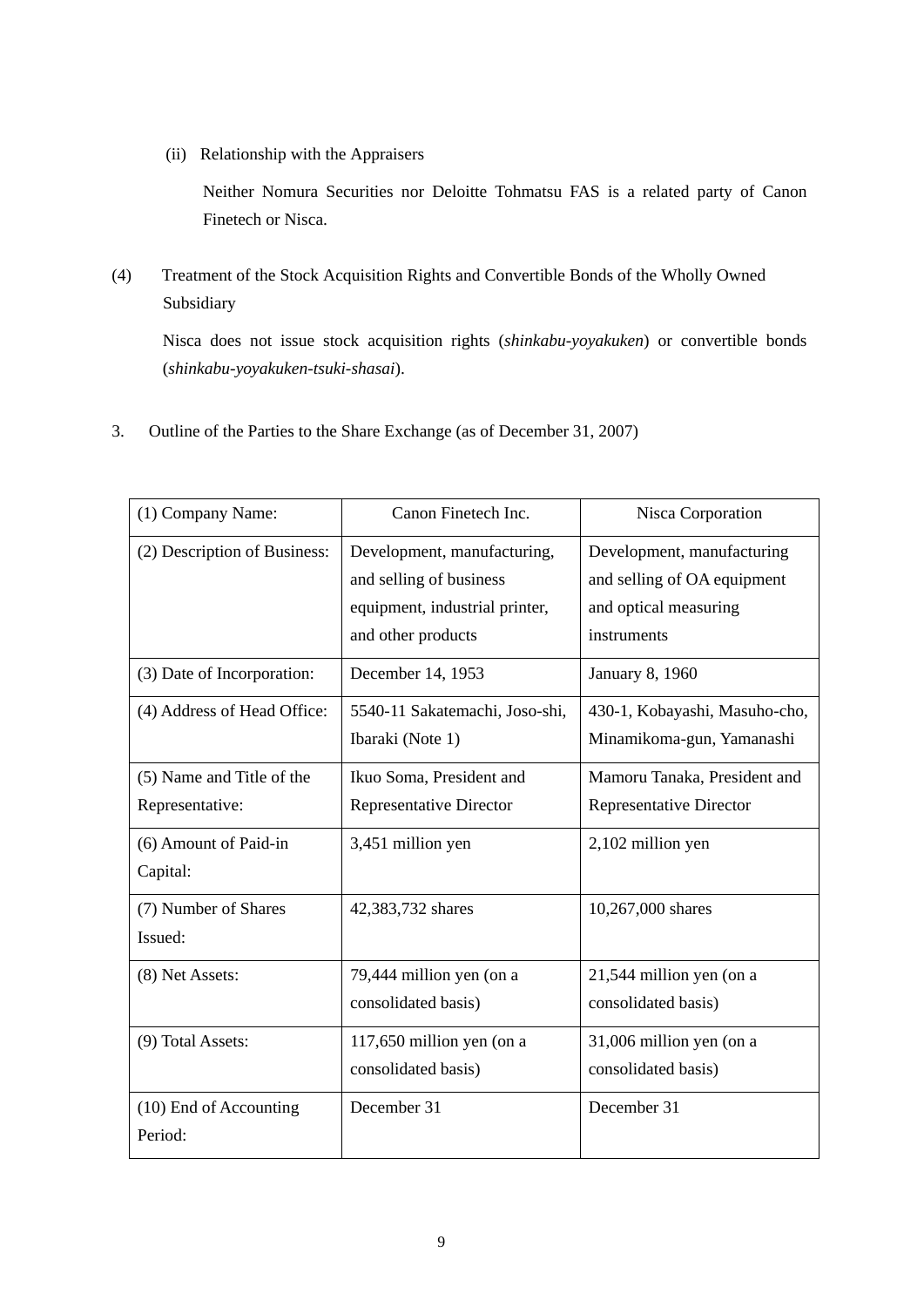| (11) Number of Employees: | 6,810 (on a consolidated basis)       | 1,836 (on a consolidated basis)      |  |
|---------------------------|---------------------------------------|--------------------------------------|--|
| (12) Major Business       | Canon Inc.                            | Canon Finetech Inc.                  |  |
| Partners:                 | Canon Marketing Japan Inc.            | Seiko Epson Corporation              |  |
|                           | Toshiba Tec Corporation, and          | Sharp Corporation, and others        |  |
|                           | others                                |                                      |  |
| (13) Major Shareholders   | Canon Inc.<br>57.79%                  | Canon Finetech Inc.<br>51.00%        |  |
| and Shareholding Ratio:   | The Master Trust Bank of Japan,       | The Yamanashi Chuo Bank,             |  |
|                           | Ltd. (Trust account)<br>2.88%         | Ltd.<br>4.30%                        |  |
|                           | Japan Trustee Services Bank,          | Nidec Logistics Corporation          |  |
|                           | Ltd. (Trust account)<br>1.77%         | 3.32%                                |  |
|                           | <b>State Street Trust and Banking</b> | Kinuko Yamada<br>2.93%               |  |
|                           | Co., Ltd. (Standing Proxy:            | Nisca PS Association<br>2.90%        |  |
|                           | Mizuho Corporate Bank, Ltd.)          | Nisca Employees Shareholding         |  |
|                           | 1.57%                                 | Association<br>2.72%                 |  |
|                           | <b>Canon Finetech Employees</b>       | Minami Nippon Bank, Ltd.             |  |
|                           | <b>Shareholding Association</b>       | 1.11%                                |  |
|                           | (shain-mochikabukai)<br>1.17%         | SCSS/ SCBT lux (Standing             |  |
|                           | The Dai-Ichi Mutual Life              | Proxy: The Hong Kong and             |  |
|                           | <b>Insurance Company</b><br>1.13%     | Shanghai Banking Corporation         |  |
|                           | Sumitomo Mitsui Banking               | Limited, Tokyo Branch,               |  |
|                           | Corporation<br>0.88%                  | Division of Custody Business         |  |
|                           | Mizuho Bank, Ltd.<br>0.85%            | Department)<br>1.04%                 |  |
|                           | The Chase Manhattan Bank NA           | Japan Trustee Services Bank,         |  |
|                           | London SL Omnibus Account             | Ltd. (Trust account) 0.90%           |  |
|                           | (Standing proxy: Mizuho               | <b>UBS AG LONDON</b>                 |  |
|                           | Corporate Bank, Ltd.)<br>0.83%        | <b>Account-IBB Segregated Client</b> |  |
|                           | RBC Dexia Investor Service            | <b>Account (Securities Business</b>  |  |
|                           | <b>Bank Account DUB</b>               | Division, Citibank, Japan Ltd.,      |  |
|                           | Non-Resident Domestic                 | 0.84%<br><b>Standing Proxy)</b>      |  |
|                           | (Standing proxy: Standard             |                                      |  |
|                           | Chartered Bank)<br>0.71%              |                                      |  |
|                           |                                       |                                      |  |
|                           |                                       |                                      |  |
| (14) Major Banks:         | Mizuho Bank, Ltd., Sumitomo           | The Yamanashi Chuo Bank,             |  |
|                           | Mitsui Banking Corporation, and       | Ltd., The Shoko Chukin Bank,         |  |
|                           | The Bank of Tokyo-Mitsubishi          | Mizuho Corporate Bank, Ltd.          |  |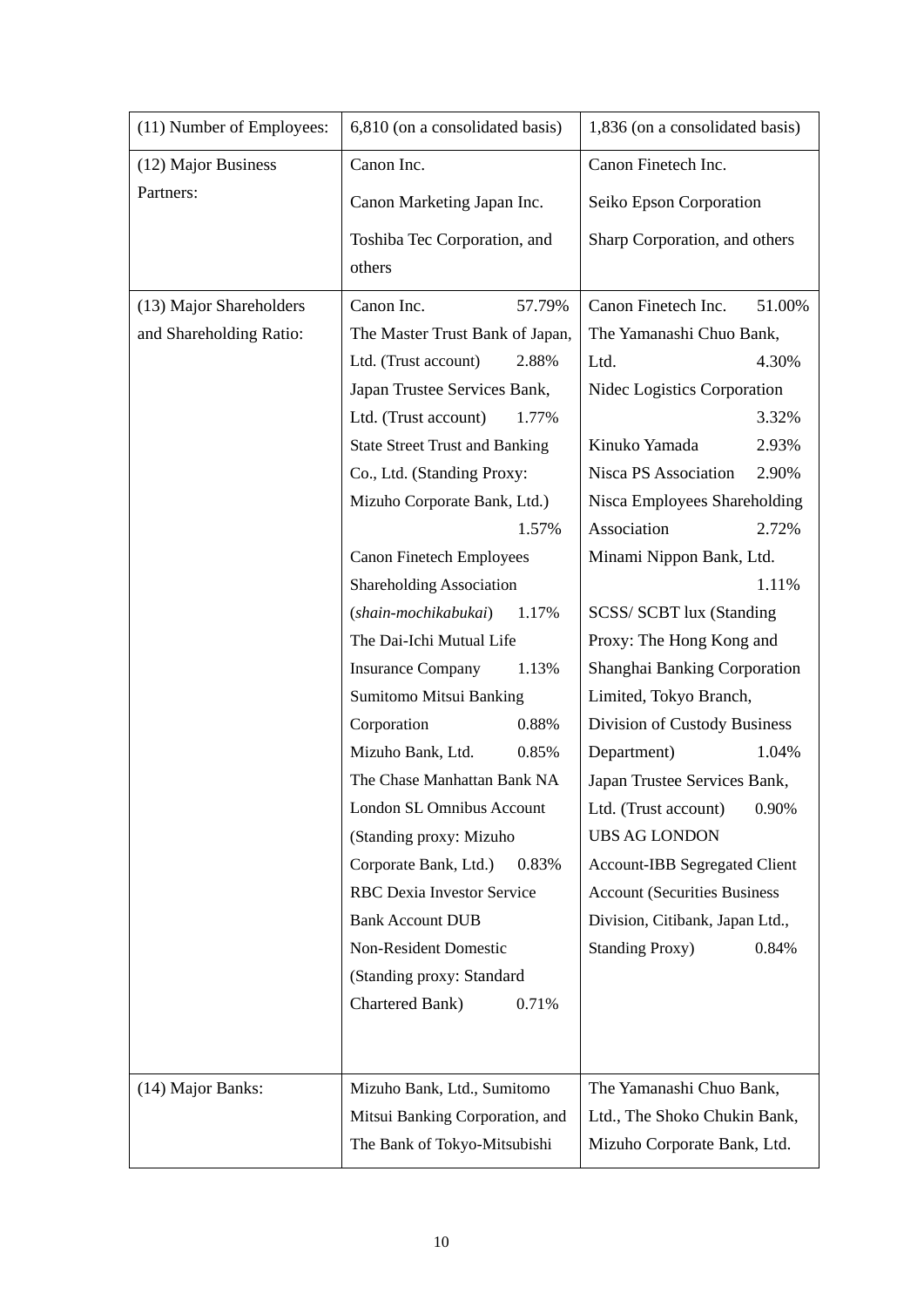|                                                                 | UFJ, Ltd.                        |                                                                                                                                                                                                                                                                                                                               |  |  |
|-----------------------------------------------------------------|----------------------------------|-------------------------------------------------------------------------------------------------------------------------------------------------------------------------------------------------------------------------------------------------------------------------------------------------------------------------------|--|--|
| (15) Relationship, etc.<br>between Canon Finetech<br>and Nisca: | Capital Relationship             | Canon Finetech owns approximately<br>97.79% or 10,040,492 shares of the<br>total number of issued shares in Nisca<br>(as of April 30, 2008) and is a parent<br>company of Nisca. (Note 2)                                                                                                                                     |  |  |
|                                                                 | Personal Relationship            | Minoru Fujishima and Noriaki<br>Yoshida, Nisca's corporate auditors,<br>are concurrently serving as an<br>employee of Canon Finetech (as of<br>April 30, 2008).<br>Canon Finetech is purchasing products<br>from Nisca.<br>Nisca is a consolidated subsidiary of<br>Canon Finetech, and a related party of<br>Canon Finetech. |  |  |
|                                                                 | <b>Transaction Relationship</b>  |                                                                                                                                                                                                                                                                                                                               |  |  |
|                                                                 | <b>Status as a Related Party</b> |                                                                                                                                                                                                                                                                                                                               |  |  |

- (Note 1) The address of the head office of Canon Finetech is 717 Yaguchi, Misato-shi, Saitama as of today.
- (Note 2) As a result of the Tender Offer, Canon Finetech's current shareholding ratio of the total number of Nisca's issued shares is 97.79% (97.98% of total voting rights). Figures are rounded off to the second decimal place.
- (16) Business Results of the Most Recent Three (3) Years (Consolidated)

|                                                 | Canon Finetech<br>(Wholly owning parent company) |                   |                   | <b>Nisca</b><br>(Wholly owned subsidiary) |                   |                   |
|-------------------------------------------------|--------------------------------------------------|-------------------|-------------------|-------------------------------------------|-------------------|-------------------|
| Fiscal Year<br>Ended                            | December,<br>2005                                | December,<br>2006 | December,<br>2007 | December,<br>2005                         | December,<br>2006 | December,<br>2007 |
| <b>Sales</b><br><b>Net</b><br>(million)<br>yen) | 170,870                                          | 176,147           | 171,577           | 45,022                                    | 44,743            | 42,291            |
| Operating<br>Income                             | 10,629                                           | 11,565            | 10,550            | 3,329                                     | 1,870             | 1,714             |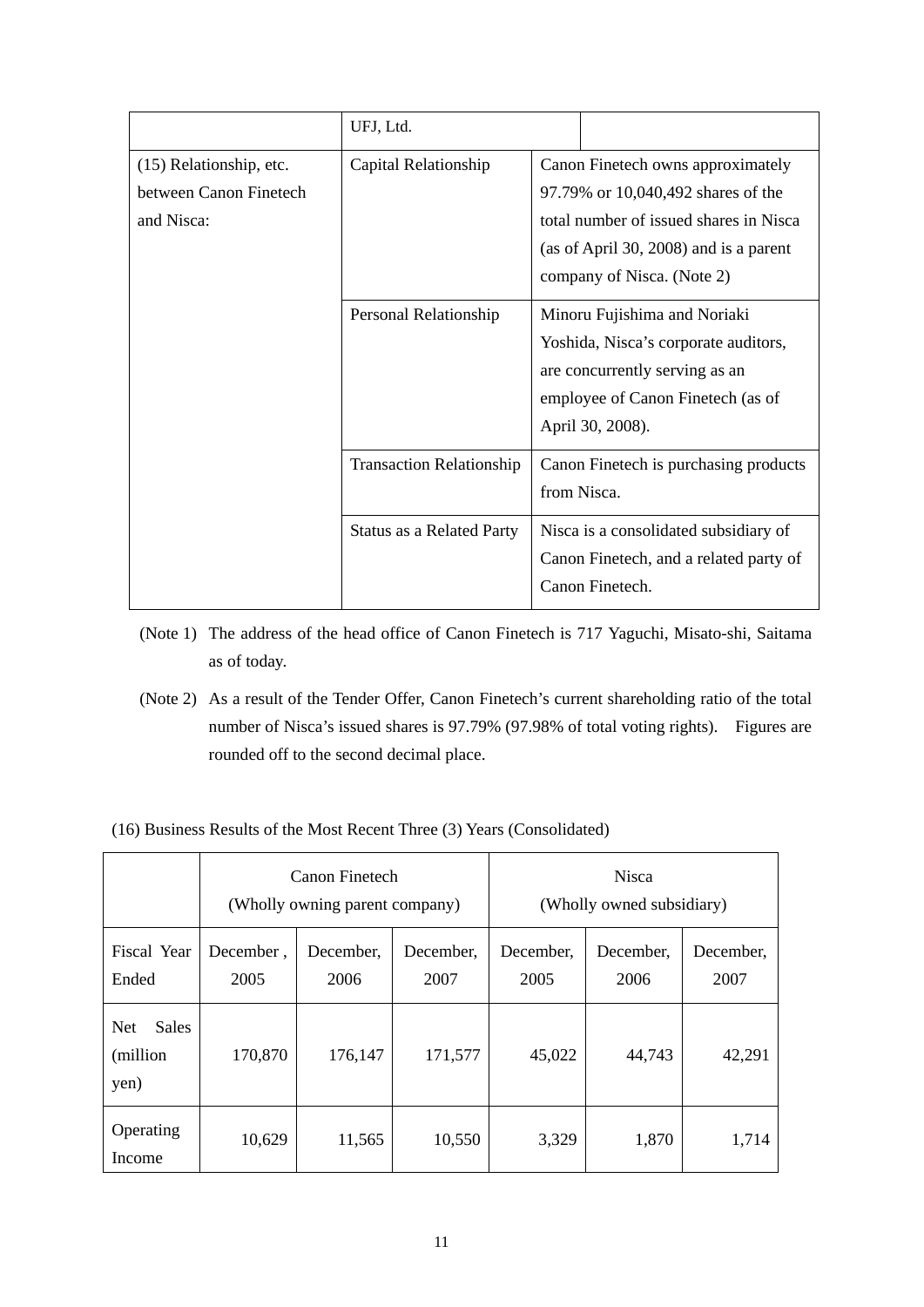| (million<br>yen)                       |         |         |         |         |         |         |
|----------------------------------------|---------|---------|---------|---------|---------|---------|
| Ordinary<br>Income<br>(million<br>yen) | 11,196  | 12,119  | 11,348  | 3,765   | 2,139   | 1,994   |
| Net<br>Income<br>(million<br>yen)      | 5,652   | 6,612   | 5,728   | 2,370   | 1,225   | 1,040   |
| Net<br>Income per<br>Share (yen)       | 132.9   | 156.6   | 135.6   | 227.4   | 119.4   | 101.4   |
| Dividend<br>Share<br>per<br>(yen)      | 20.0    | 30.0    | 30.0    | 30.0    | 20.0    | 20.0    |
| Net Assets<br>Share<br>per<br>(yen)    | 1,389.8 | 1,531.8 | 1,622.1 | 1,772.3 | 1,891.3 | 1,979.0 |

(17) Business Results of the Most Recent Three (3) Years (Non-Consolidated)

|                                                 | Canon Finetech<br>(Wholly owning parent company) |                   |                   | <b>Nisca</b><br>(Wholly owned subsidiary) |                   |                   |
|-------------------------------------------------|--------------------------------------------------|-------------------|-------------------|-------------------------------------------|-------------------|-------------------|
| Fiscal Year<br>Ended                            | December,<br>2005                                | December,<br>2006 | December.<br>2007 | December.<br>2005                         | December.<br>2006 | December.<br>2007 |
| <b>Sales</b><br><b>Net</b><br>(million)<br>yen) | 120,246                                          | 126,800           | 126,159           | 41,797                                    | 41,433            | 36,685            |
| Operating                                       | 4,951                                            | 6,279             | 6,036             | 2,724                                     | 1,340             | 1,421             |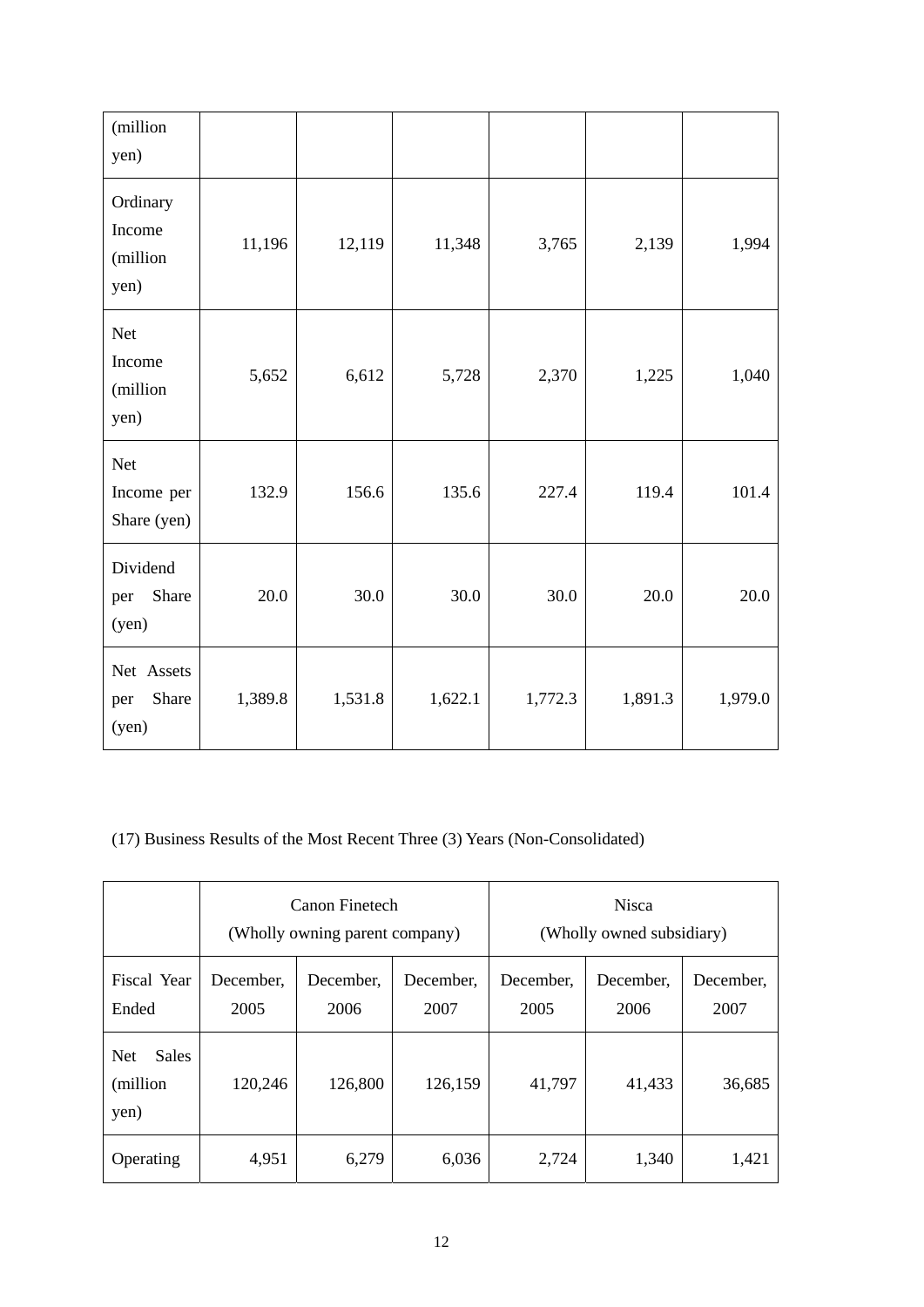| Income<br>(million<br>yen)               |         |         |         |         |         |         |
|------------------------------------------|---------|---------|---------|---------|---------|---------|
| Ordinary<br>Income<br>(million<br>yen)   | 6,577   | 7,311   | 9,344   | 3,516   | 1,719   | 1,581   |
| <b>Net</b><br>Income<br>(million<br>yen) | 4,404   | 4,608   | 6,289   | 2,234   | 1,158   | 855     |
| Net<br>Income per<br>Share (yen)         | 103.9   | 109.1   | 148.9   | 214.7   | 112.9   | 83.4    |
| Dividend<br>Share<br>per<br>(yen)        | 20.0    | 30.0    | 30.0    | 30.0    | 20.0    | 20.0    |
| Net Assets<br>Share<br>per<br>(yen)      | 1,220.1 | 1,308.9 | 1,420.4 | 1,508.7 | 1,582.8 | 1,641.1 |

## 4. Status after the Share Exchange

- (1) Company Name: Canon Finetech Inc.
- (2) Description of Business: Development, manufacturing, and selling of business equipment, industrial printer, and other products
- (3) Address of Head Office: 717 Yaguchi, Misato-shi, Saitama
- (4) Name and Title of the Representative: Ikuo Soma, President and Representative Director
- (5) Amount of Paid-in Capital: 3,451 million yen